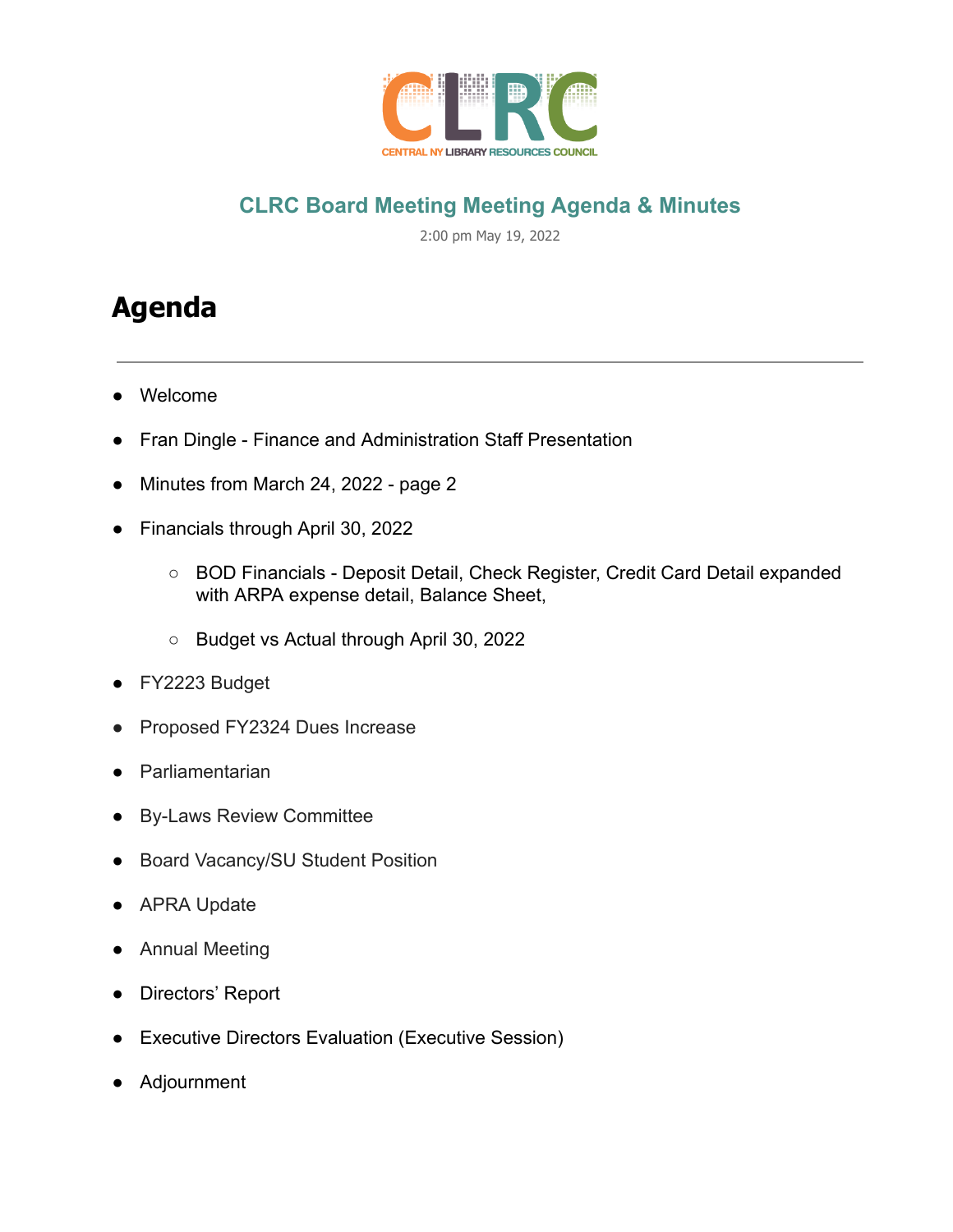

#### Minutes from March 24 2022 CLRC Board Meeting

Attendance: Marc Wildman, Nancy Howe, Kathryn Smith, Matthew Smith, Sarah Shute, Kathleen Salsbury, Jim Teliha, Travis Olivera, Allison Comes, Jieun Yeon, Courtney Asztalos, Becky Maguire, Shay Foley, Scott Warren, Inga Barnello, Abigail Smith

Absent: Mandy Travis Joined by Ryan Perry

Meeting called to order at 2:01PM.

Welcome & Introductions

Motion to approve the minutes from February 24 (Jim Teliha/Travis Olivera/Accepted)

#### Access & Digitization Applications

Ryan reviewed applications and external review comments.

Total requested \$90024; Recommended \$71844 - of that \$20260 is CLRC Dig Lab Contracts (from Ashley's salary)

Motion to accept the applications (Nancy Howe/Jim Teliha/Accepted)

#### Financials through February 28, 2022 - (2 pdf files attached)

All of the ARPA purchases are separated out so you can see where it is going; will be applying for reimbursement soon.

Heath@CLRC: \$5000 payment was not reflected last month so the correction is highlighted.

Motion to accept the financial report (Matthew Smith/Inga Barnello/Accepted).

## Finance Committee Motion About Investment Income

Finance committee is recommending that for this year we take the interest from the money market account plus the Community Foundation investment income and include those amounts with operating. Motion to accept the finance committee recommendation (Jim Teliha/Courtney Asztalos/Accepted)

## 2 Memos about personnel matters

CLRC currently pays 100% of health and dental for employees, but this is unsustainable. Executive committee recommends changing health insurance contributions to 90/10 beginning in January (when rates increase, 2nd half of fiscal year).

Motion to accept the executive committee recommendations and adjust health insurance contributions to 90/10 (Scott Warren/Jim Teliha/Accepted)